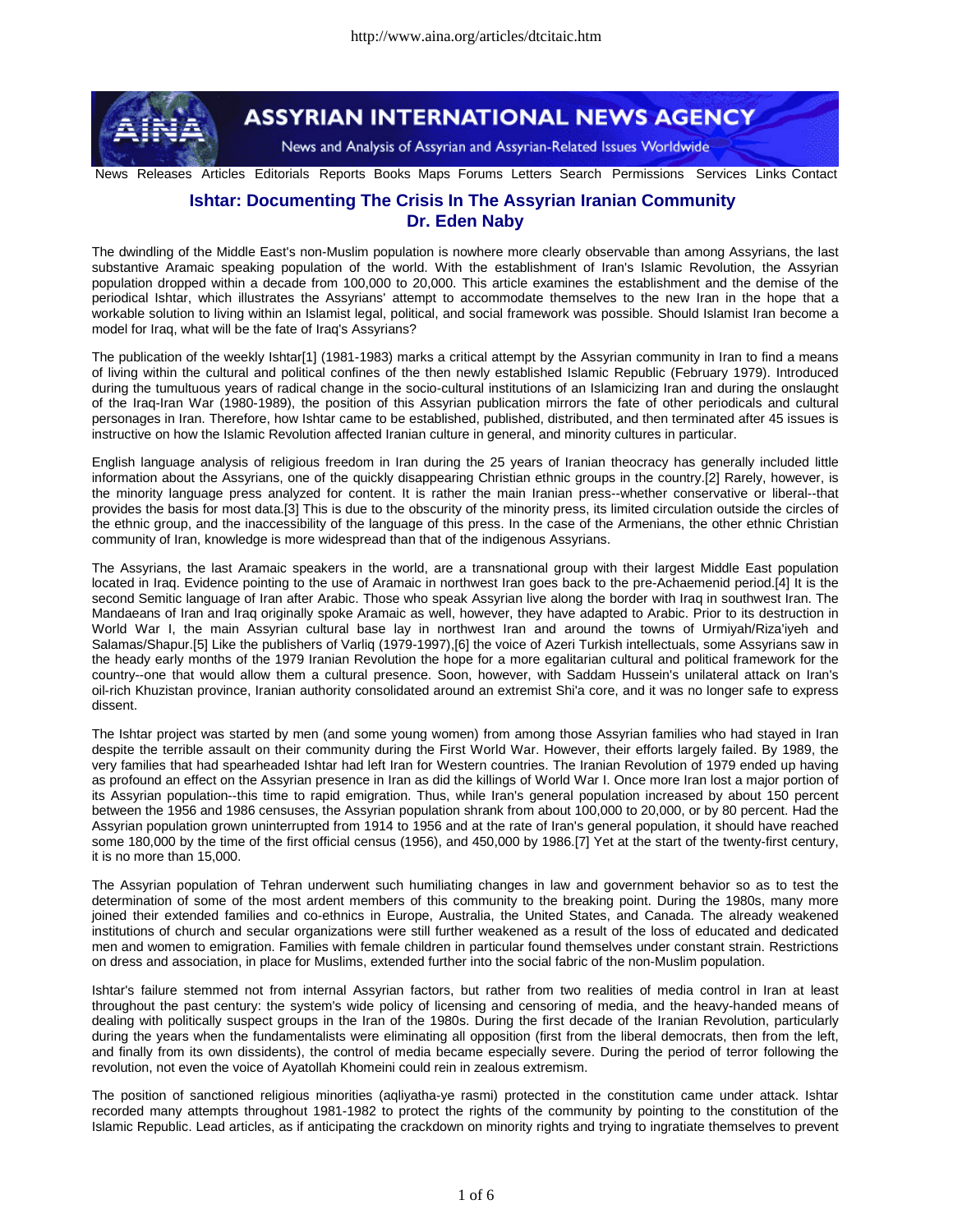the attack, intoned, "Today throughout Iran, different people, Kurds, Azerbaijanis, Arabs, Lur, Baluch, and smaller others live equally next to each other. And cooperatively, in their Islamic homeland, they stand against world hegemony led by America."[8] In fact, during this period, the Kurds were in rebellion, Arabs in Khuzistan were agitating for a greater share of the oil revenue to remain in their province, and the landless Turkoman had become emboldened to take the properties of major landlords. On the Tehran political front, the struggle of the Mojahidin-e Khalq against the Iranian Revolutionary Party (IRP) resulted in the bombing of the IRP headquarters, in which some 100 party members were killed. Ishtar's pages do not reflect the political struggles within Iran.

The first crisis recorded in Ishtar was that of directive #62123 of Aban 20, 1360 (October 13, 1981) from the Tehran provincial office of education, which "sent alarm throughout the Assyrian community."[9] The strict enforcement of such directives from the Ministry of Education and Training--and especially from the Ministry of Culture and Religious Guidance--led to eventual disintegration of Assyrian schools. Assyrian schools were forced to accept Muslim principals to conform to the law forbidding non-Muslims to serve as head administrators of any organization. Clearly this decision affected other minorities as well, including the Jews, Zoroastrians, and Armenians. Moreover, Assyrian schoolgirls were obligated to wear the hijab (veil) in accordance with Muslim Shari'a law. The schools were also forced to introduce Koranic instruction into the curriculum, as they accepted Muslim students. The hardest blow, however, was the ban on the teaching of Assyrian neo-Aramaic in the public schools run by the community; such instruction thus became confined to churches and clubs.[10] Even appeals to the constitution and to the principle of the equal treatment of minorities could not withstand such determination to control education.

# WHO STOOD BEHIND ISHTAR?

The licensing process for periodicals and the publication of books in Iran was fraught with obstacles. Many a less persistent Assyrian abandoned efforts to publish works of poetry and textbooks due to the unpredictable and tedious bureaucratic process involved. Such harassment of Assyrian institutions meant that literary works (poems and short stories) had to be translated from Assyrian neo-Aramaic into Persian and then taken to the censors. At times the censors would only request that part of the book be translated, but once that part had been translated would decide they wanted another part or even the entire book translated. The number of publications decreased, and eventually very little was published. Publication was resumed in 1991 following some leniencies in publication conditions after Khomeini's death in 1989. However, by then, most Assyrian publications appeared in Persian. Though Aramaic was still the dominant spoken language in the Assyrian community, Persian had become the more widely read language. Persian was also used to avoid problems with censors.

After the collapse of the strong Assyrian periodical press, following the destruction of the Assyrians in northwest Iran in 1918, only one Assyrian periodical had been published in the country. The periodical was bilingual, published in both Persian and Assyrian neo-Aramaic. In part, this reflected diminished literacy among the Assyrian community in their mother tongue. Censorship during the Islamic period in particular had added on many extra hours of work in translating the materials into Persian--time the volunteer activists could ill afford. Though the materials were translated into Persian, other Assyrians were recruited by the government to examine the original text in Aramaic--as the censors themselves were unable to read Aramaic--to check for any objectionable content.

Understandably, Assyrian writers and editors assiduously avoided content that would provoke the censors' ire (i.e., love, wine, Assyrian national sentiment, or anything concerning foreign countries). In order to avoid treason charges (such as those that led to the dismissal and flight of men like President Abol-Hassan Bani-Sadr (1980-1981)), Ishtar printed anti-American material in its headlines and included pictures of leading Islamic religious politicians in the paper.

Dr. Sargon Bet Oshana (1927-1988), elected as the Assyrian (and Chaldean) representative to the first legislature (Majlis) under the Islamic Republic, was responsible for obtaining Ishtar's publication license. Though Assyrians were guaranteed representation in the monarchial period constitution and were allowed the same right under the Islamic constitution, they had only begun to exercise this right since the 1958 elections. Bet Oshana became the fourth Assyrian to hold that office.

Oshana was a medical doctor who came from a respected and accomplished family. His elder brother, General Philip Bet Oshana (1921-1976), was the highest ranking Assyrian in the Iranian military at the time of his service. The family came from Goegtapa. Goetapa was a small town that lay to the southeast of Urmiyah and historically had been one of the most important Assyrian cultural centers in the Urmiyah region. It had been the locale of good Assyrian schools before World War I.[11] These Christian schools (1835) preceded the establishment of the Alliance Israelite Universal schools (1898), which, like the Christian missionary schools, initially served only Iranian Jews but quickly saw the benefit of admitting Muslims and Christians as well.[12]

Dr. Bet Oshana had been politically active as well. His profile was high enough to have been included in the 1981 15-man Iranian delegation to the 68th Inter-parliamentary Union Conference in Havana, Cuba.[13] As the Assyrian Majlis representative, he traveled often to Urmiyah and its villages. He wrote many of the political articles in Persian that appeared in Ishtar, and his image appears on many of its pages. In his writings, he sometimes approved certain questionable government actions. One such example is the imprisonment and eventual execution of Sadegh Qotbzadeh (1936-1982), a Khomeini aid and former foreign minister who had been tried for his involvement in a plot that resulted in the sidelining of the leading liberal cleric Ayatollah Shariatmadari. Dr. Bet Oshana maintained a trust in Iran's Islamic constitution as a means of protecting Assyrians, which, in light of the repression between 1981 and 1983, appear rather desperate. He saw to it that pictures of Khomeini, Khamene'i, and Rafsanjani--all prominently turbaned icons--appeared in the Persian section of the newspaper. Yet the articles accompanying the pictures did not display the same fawning and ingratiating attitude. Indeed, throughout the first several issues, the words "Islamic Republic" were rarely used. The term "Revolutionary Republic" appeared instead. In February 1983, in the general round-up of Communists (Tudeh)--which followed the crushing of the Mojahidin-e Khalq--Dr. Bet Oshana too was arrested.[14]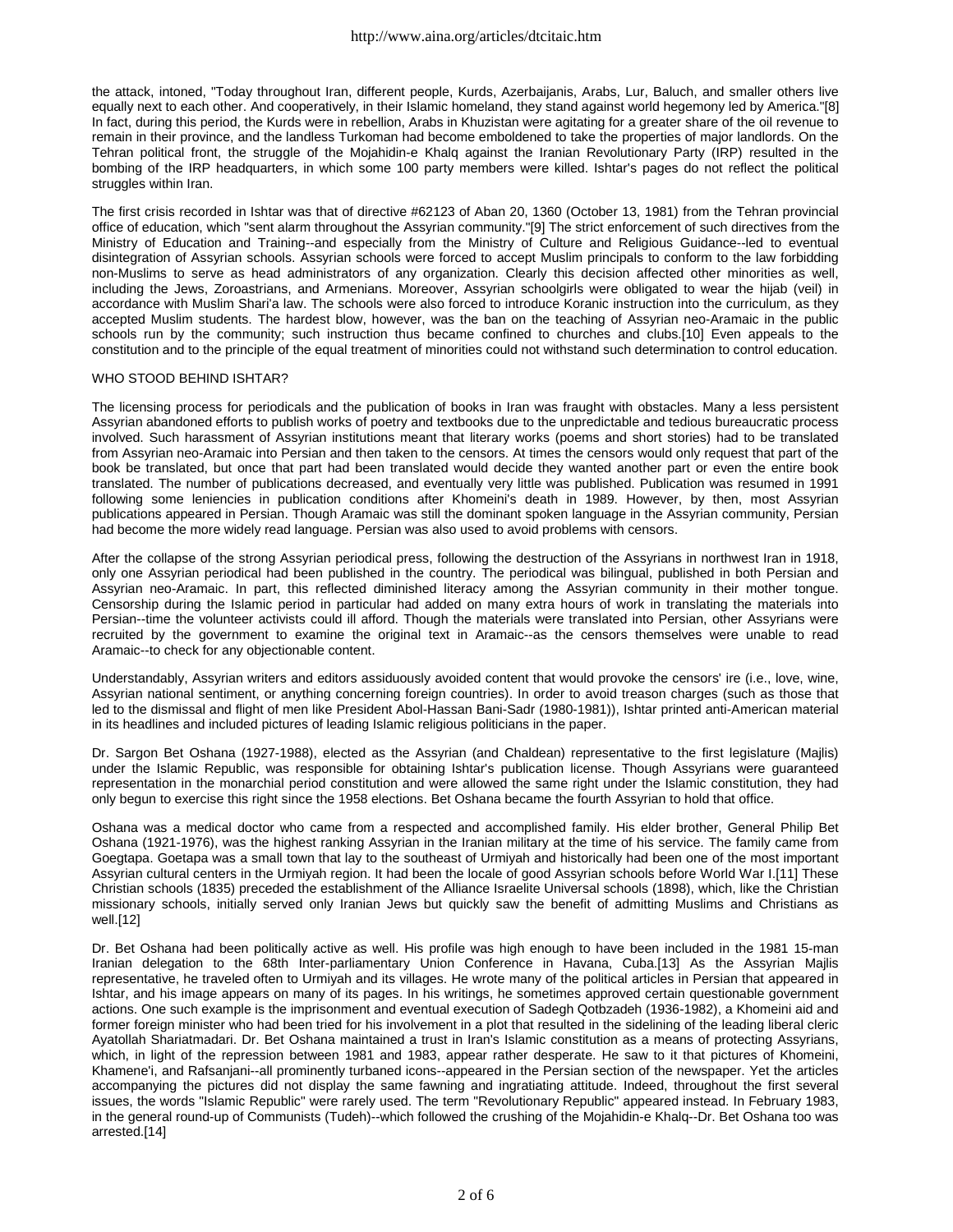Assyrian leadership in Tehran was concerned that it had lost its only legislative representative. A delegation consisting of a bishop, several priests and pastors, and the Editor in Chief of Ishtar Rabi Issa Benyamin, met with Speaker of the Majlis Hashem Rafsanjani to discuss the matter. According to Rabi Issa, Rafsanjani had the Assyrian delegation led into a room with a tape recorder on the table. When the machine was turned on, they heard Dr. Bet Oshana's voice repeating the confession extracted from him that he had been a member of the Tudeh Party.

Eventually Oshana was released, but was forced to leave Tehran for the eastern provinces. He never completed his term of office. For over a year, the Assyrians of Iran were unrepresented in the Majlis. In 1984, Atur Khnanisho was elected and served two consecutive four-year terms (1984-1992).[15] Following Dr. Oshana's arrest, only two more issues of Ishtar were published. Publication ceased as the periodical had lost its license and the man who might have fought for its renewal.

Rabi Issa Benyamin ("Rabi" meaning teacher) was editor of the Assyrian section of Ishtar and the main force behind the publication. Rabi Issa, whose family was from Salamas (north of Urmiyah), has become best known for his imaginative calligraphy and his creation of several new and artistic fonts for the Aramaic alphabet. The Ishtar articles he wrote used the vernacular Assyrian neo-Aramaic, the main written language of the Assyrians of Iran (as opposed to classical Syriac, the extinct spoken language of church liturgy).[16]

Many of Rabi Issa's calligraphic creations appeared in Ishtar. All Aramaic headlines were written by Issa, as at the time there was no printing capacity to produce bold-faced and enlarged headings. Eventually his daughter, Ramica, learned to type the articles on a manual Olivetti typewriter, one of a dozen or more that had been specially ordered from the Italian manufacturer by the Assyrian American National Federation. This was not the first time that an Assyrian writing product had made its way to Iran from the West. In addition to the modified eastern Aramaic fonts produced by the American missionaries and used in Urmiyah since 1843,[17] an Assyrian by the name of Mirza Aurahim, son of Qasha (Reverend) Odisho of Golpashan, had brought a lithograph machine to Urmiyah around 1900.[18]

The Assyrian articles in Ishtar carried less political content than those in Persian, and concentrated more on Assyrian matters. These included obituaries of those lost in the Iran-Iraq War, the passing of community stalwarts, and cultural news. Rabi Issa's strong political views--if they could be labeled leftist--grew not out of ideology, but rather like most Assyrians and minorities, out of the belief that a socialist system, exemplified by the Soviet Union, promised more reliable protection of minority rights. In many respects, the existence of an Assyrian diaspora community in Soviet Armenia and Georgia for nearly 200 years (with language, history, and folkloric content) gave many Assyrians in Iran faith in the Soviet nationality policy.[19]

In 1948, Rabi Issa published a handwritten and lithographed issue of Surgada Umtanaya (Patriotic Calendar). He was thus the first person to succeed in reviving Assyrian publishing since the First World War. He enjoyed the trust of many in the community. A group of young Assyrian university students (including his own son Ramsin) helped with the paper. They contributed columns, for example to the sports section (in Persian). They also visited the five Assyrian churches of Tehran every Sunday to sell the paper for 25 rials per issue (then \$40).

Ishtar was the product of volunteer labor. The volunteers all had other vocational responsibilities. Rabi Issa, for example, worked as the director of Human Resources at the Iranian Ministry of Environment. In fact, throughout the long history of Assyrian publication in Iran, Assyrian publications have been run by both men and women whose main profession was not in media. The Assyrian press has thus been a labor of devotion, not financial gain.

Ishtar's annual subscription rate of 1,000 rials brought little revenue and the project only broke even. It also received donations from other parts of Iran as well as from Tehran. The publication did not cease for financial reasons or due to lack of volunteer labor, but rather as the result of political repression.

# LANGUAGE AND THE ASSYRIAN PERIODICAL PRESS IN IRAN

Prior to World War I and the destruction of Iran's Assyrian community, all Assyrian periodicals appeared in Assyrian neo-Aramaic. Moreover, Assyrian periodicals--with the rare exception of the Tiflis-based Kokhva d Madinkha (Star of the East) of the early Soviet-era--have only published Assyrian neo-Aramaic in the Aramaic alphabet. When the Assyrian press was finally revived in Iran during the years following World War II, most newspapers became bilingual, appearing both in Assyrian and in Persian.

Long before the publication of Ishtar, the Assyrians of Iran had attempted several times to resuscitate their periodical press. In Urmiyah in 1849, under the supervision of American missionaries, the monthly Zahrira d-Bahra (Rays of Light, 1849-1918) was established and became the first periodical published in Iran in any language.[20] By 1914, with the start of Kurdish raids into Assyrian villages in the Urmiyah-Salmas area (just prior to and in conjunction with Ottoman entry into World War I), there were already four Assyrian periodicals based in Urmiyah. This was more than in any other language in the area. However, the only publication that could claim relative independence from missionary denominational interest was Kokhva (1906-1918).[21]

In 1918, the Assyrian cultural renaissance in Iran was put to an end. By that summer, the Christians in Iran situated closest to the still ill-defined Turkish border fled from the Kurdish and Ottoman forces. Tabriz and its Christians were little affected by this turmoil, as the Armenians in Tabriz were protected by the local Muslim population. Having lost two-thirds of their population as well as most of their intellectuals and clergy, the Assyrians who managed to stay in Iran never recovered their cultural strength.

The political instability of the 1940s in Iran allowed little space for the minority language press. During the Mossadegh period (prime minister of Iran from 1951-1953), there were a few failed attempts to revive the periodical press, with the literary monthly Gilgamesh (1952-1959) the first to succeed.[22] This publication accomplished the important task of preserving Aramaic poetry written by those who had managed to acquire a solid Aramaic education--despite the closing of many Assyrian language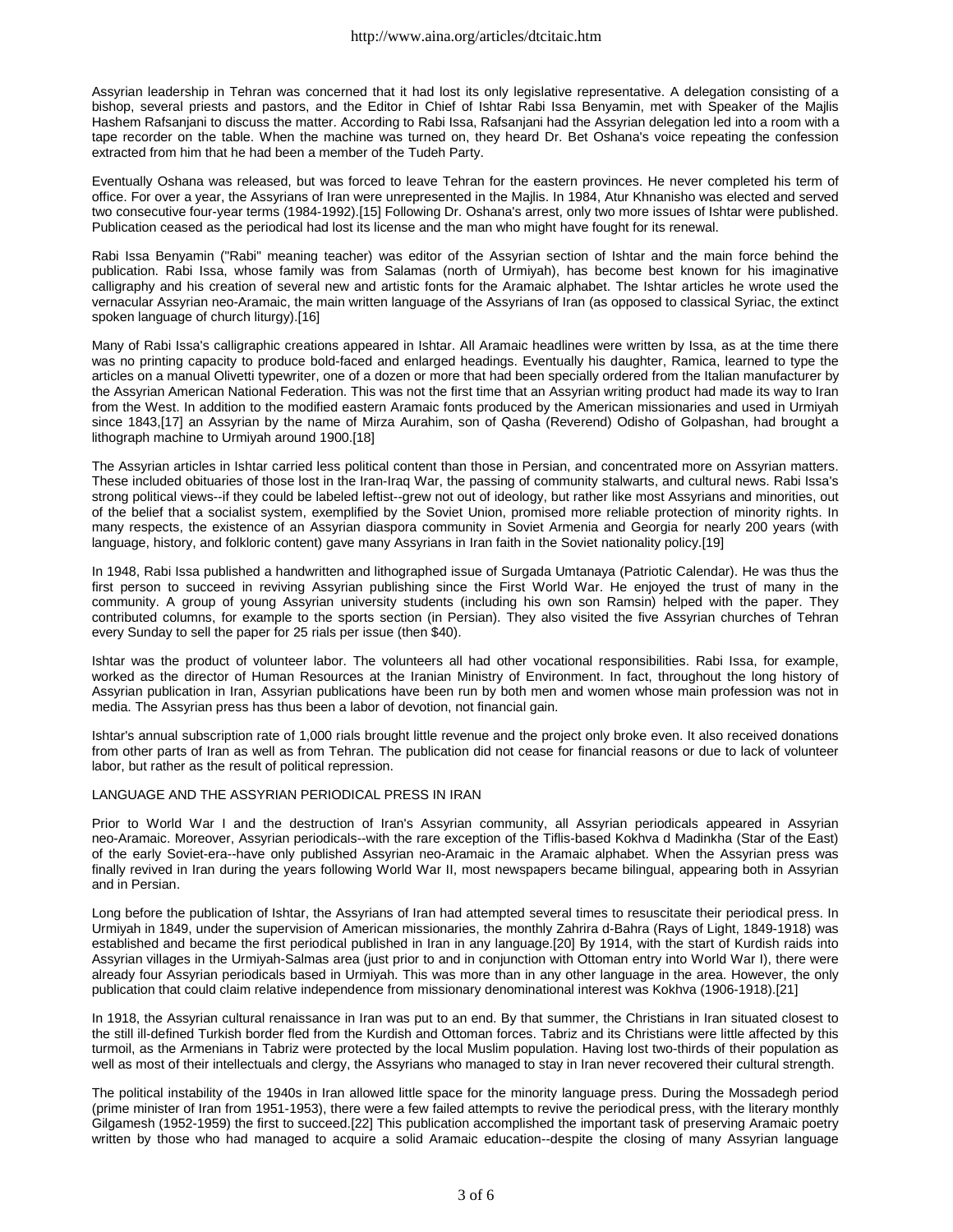schools with Reza Shah's introduction of universal, strictly Persian, language education. Kerkha Yerkhana (Monthly Paper, 1962-1969), Ator (1968-1979), and Shvila (1977-1979) were the other titles that emerged. There exists no record of any other Assyrian periodicals in Iran. All of these periodicals were published in Tehran, though all of the editors, publishers, and writers had come from northwest Iran. On the eve of the Islamic Revolution, two

Assyrian periodicals were circulating in Tehran. The first was Ator and the second was Shvila. However, the chaos of the revolution brought an end to these and at least a hiatus to many far more firmly based Iranian newspapers and magazines.

The 1960s and 1970s also saw a revival of Assyrian culture and society in Teheran. This included the institution of clubs, a school (Shoshan/Susan), theater groups, musical performances, and the publication of books and periodicals. In addition the instrumental Assyrian Youth Educational Committee of Tehran (Sita Sapreta Atureta d-Tehran) was formed along with other groups, such as the Graduate Assyrian Association of Tehran, which initiated and ran cultural affairs in a distinctly secular but strongly ethnic direction. The Tehran-based periodicals circulated in other towns as well including Abadan (where a large and wealthy Assyrian community worked in petroleum related professions) Urmiyah, Kermanshah, and Tabriz. Assyrian neo-Aramaic, which had been developed and strengthened in Urmiyah, had become the standard language of intellectual activity. This was true despite the fact that Persian was becoming more and more popular among the youth after the institution of universal Persian language education since 1934.

An important factor working against the retention of Assyrian neo-Aramaic was the difficulty in maintaining language schools. The Iranian government saw no responsibility toward minority languages. It only allowed private instruction in select languages that formed the basis of separate officially tolerated religions (Assyrians, Armenians, Jews, and Zoroastrians). Since the government did not provide any financial support for language study, the chief burden fell on each community. The communities ran part-time schools at churches or clubs. Had there been any encouragement of Aramaic at any period at the university level, perhaps the language might have progressed. Year after year, however, even after the acquisition of a printing press from India in 1948, the number of Assyrian language books (including poetry, history, and essays) declined due to lack of readership. Thus the history of the community, when preserved, turned increasingly to materials written in Persian or translated into Persian, by intellectuals whose knowledge of Persian literature and culture had begun to exceed that of their own culture. It is true that during the 1950s increased interest in ancient Assyrian literature led to adaptations of this material into the vernacular. Adday Alkhas (1897-1959), for example, put Gilgamesh into vernacular Assyrian. William Daniel (1903-1988) also introduced a modern epic, The Great Kateena, in vernacular verse. Yet the latter was made available on audiotape to accommodate reduced Aramaic literacy among the potential audience.

The second factor that reduced opportunity for the propagation of Assyrian neo-Aramaic was the emptying out of Assyrian villages, the main venue for language preservation and teaching. The emptying of the villages together with rapid urbanization of an educated and educationally appreciative population, led to the breakdown of compact population centers. Constant insecurity for Christians, especially from Kurdish marauders, drove many people to the city of Urmiyah. Families then moved to Tehran, and although they made attempts to live near each other or close to their churches, all neighborhoods contained a majority of Persian speakers. Children who grew up speaking their mother tongue at home gained greater proficiency and vocabulary in Persian once in school. They mixed in Persian words when speaking Assyrian, especially for technical terms that did not exist in Assyrian (i.e. radio, television, etc.). The Assyrian Youth Educational Committee of Tehran made a strong effort to create such new vocabulary as technical advancement required, but with limited effect.

Such factors led to the adoption of bilingual periodicals after World War II. With the exception of the literary magazine Gilgamesh, all others contained both Assyrian and Persian sections. Ator, edited by Dr. Wilson Bet Mansour, also included an English section after the collapse of Urmiyah's Assyrian base and the growth of a large Assyrian diaspora in Europe and the United States. Ator slowly began to circulate internationally and, as the Assyrians of Iran created an international Assyrian organization in 1968 (the Assyrian Universal Alliance), Ator acted in part as the voice of that international organization.

# THE SHORT PUBLICATION LIFE OF THE ASSYRIAN PRESS

The longest continuously published Assyrian periodical continues to be Zahrira d-Bahra (Sixty-Nine Years), a monthly backed by the American missionary effort based in Urmiyah. The secular Assyrian Star (1952 to present), the second longest continuous publication, serves as the official publication of the Assyrian American National Federation. In both cases, the periodicals outlasted the lifetimes of their original editors and publishers. The other serial publications that have been published continuously and under different editors are the church publications. Institutional support, therefore, is critical for passing a publication on to succeeding editorial staff. Yet, among Middle East minorities in general, religious institutions are the only ones that enjoy the legal protections necessary for continuity. With few exceptions, other Assyrian periodicals worldwide have been the work of one man, sometimes together with a group of friends.[23] Once the individual passes away or ceases publishing due to emigration, the periodical frequently comes to an end as well. Such was the case with Naoum Faik's widely read Beth Nahrain (The Assyrian Paper) (1916-1930), which ended with his death.

This phenomenon of the fate of newspapers and magazines being tied to the fate of their editors and publishers is not confined to the Assyrians and has also been seen in other institutionally weak environments (i.e., pre-Soviet Central Asia, Iran, and Afghanistan). Indeed, as with any periodical press, the publisher and/or editor's political point of view can also serve as a catalyst for a political party or inclination. In more politically and economically mature environments, the equation between a political party and a periodical is less direct and more flexible.

The explanation for short-lived periodicals, however, does not lie simply in weak institutions. In Iran it is also tied to the legal framework underlying the entire picture of the press as well as the financial underpinnings of periodical publication. Since there is no financial gain in the publication of many minority newspapers, there is that much less incentive to continue publication in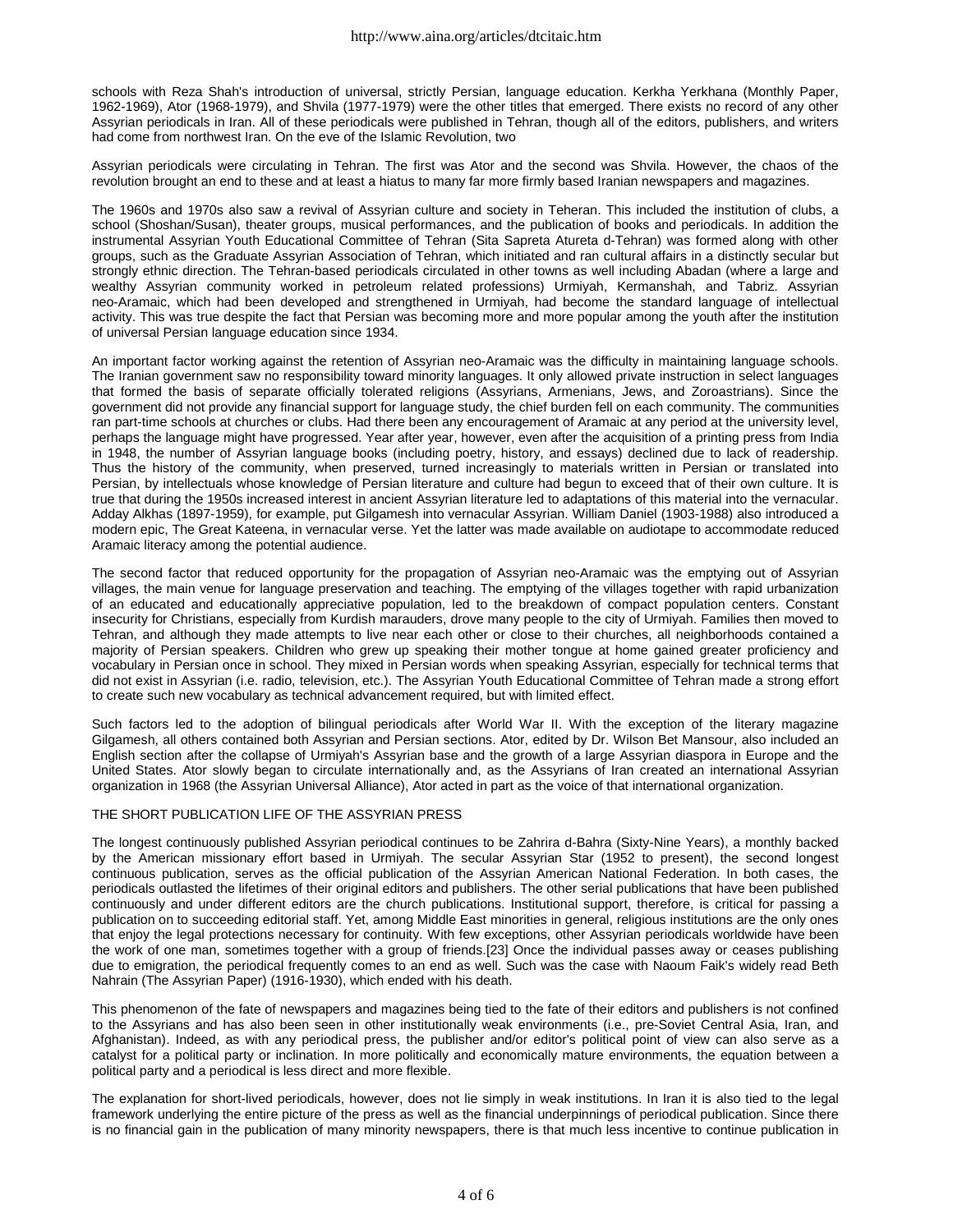the absence of personal devotion, especially in light of legal hurdles.

The case of Ishtar is instructive, especially because much information is available about its legal and financial framework, its rise, production, and fall. Dr. Sargon Bet Oshana, Ishtar's publisher and one of the two men critical to its success, has passed away. The other man critical to the publication's success, editor Rabi Issa Benyamin is still available for interviews. He has participated in almost every effort of Assyrian Iranians to advance culturally since World War II. Benyamin has also generously handed over his complete set of the periodical (presented to him when he left Iran) to the Harvard College Library for preservation.

#### **CONCLUSIONS**

Ishtar's publication history allows for a summary examination of Assyrian hopes that Iran would emerge from the 1979 revolution to grant minorities cultural rights that might even be supported by the state, as was the case in the former Soviet Union. Assyrians in the USSR survived despite purges and restrictions, because they were a recognized Soviet nationality. However, as the grip of the Shi'a establishment grew more oppressive, religious minorities began to lose even the communal cultural rights that they had enjoyed under the Pahlavi Regime. The ascendance of the Islamic Revolution has proven near fatal to the Assyrians, who--unlike Armenians and Jews--have never benefited from a level of outside support and recognition that would draw attention to the problems they face in Muslim-dominant states.

The situation of the Assyrians in Iran during the early 1980s has an eerie resemblance with that of the Assyrians in Iraq since 2003. Opposed to Saddam Hussein's Ba'athist regime, yet also allowed to conduct their religiously based institutions in an apolitical manner, Christians in general and Assyrians in particular have come under heavy attack in Iraq since 2004. While some of the barbarity, such as kidnappings for ransom, is criminally motivated, the attacks on churches and priests as well as the beheadings and crucifixions are the result of rabid Islamist zeal. With Iranian inspired Shi'as rising to power in Basra and Baghdad, Assyrians are increasingly being forced into patterns similar to Iran (i.e., the forced practice of hijab, restrictions on employment, and intimidation of immigration). If Iraq witnesses the same rate of decrease that has occurred among the Assyrian population in Iran, then the fate of Assyrians in Iraq is sealed. The largest and most compact Assyrian population of the Middle East--the last speakers of the oldest continuously written and spoken language of the region--may be no more.

Dr. Eden Naby is an independent scholar who specializes in religious and ethnic minorities of the Middle East from East Turkestan to the Mediterranean. An Assyrian by Iranian birth, she is co-author (with Michael E. Hopper) of The Assyrian Experience (Cambridge: Harvard College Library, 1999). She also co-authored (with Ralph Magnus) Afghanistan: Mullah, Marx and Mujahid (Westview Press, reprint, 2002), in addition to some two dozen articles. She is currently writing a general book *about the modern Assyrians.*

### NOTES

[1] The word ishtar comes from the name of an ancient Assyro-Babylonian goddess of light, fertility, and rebirth. See especially Riches Hidden in Secret Places: Ancient Near Eastern Studies in Memory of Thorkild Jacobsen / edited by Tzvi Abusch (Winona Lake, Indiana: Eisenbrauns, 2002).

[2] Eliz Sanasarian, Religious Minorities in Iran (Cambridge: Cambridge University Press, 2000).

[3] Ali Granmayer, "Minorities and Press in Post-Revolutionary Iran," in Tudor Parfitt and Yulia Egorova (eds.), Jews, Muslims and Mass Media: Mediating the 'Other' (London: RoutledgeCurzon, 2004), pp. 55-67.

[4] For a discussion of this newspaper as the community became a victim of Stalinist purges, see Eden Naby, "Les Assyriens d'Union sovietique," Cahiers du Monde russe et sovietique, Vol. 16, No. 3-4 (1975).. For a summary of the Assyrian periodical press world wide, see Gabriele Yonan, Journalismus bei den Assyrern: ein Uberblick von seinen Anfangen bis zur Gegenwart (Augsburg: Zentralverband der Assyrischen Vereinigungen in Deutschland und Mitteleuropa, 1985).

[5] Eden Naby, "World War I and the Displacement of Iranian Assyrians in Azerbaijan" (forthcoming).

[6] Varliq, published in Tehran by a group calling itself Afkari-e Goruh-e Farhang/Adabi Anjuman- e Azarbaijan (The Ideas of the Group of Culture and Literature Committee of Azarbaijan), was a monthly established directly after the fall of the monarchy. It then became a quarterly and was published irregularly until at least 1997. It soon became a "one man show," and it is not clear whether its publication continues. Like other Assyrian periodicals, it was not published from Tabriz, the Azeri cultural base in Iran, but rather from Tehran. Like many of the Assyrian periodicals, it was bilingual, written both in Azeri Turkic and in Persian.

[7] Dominique Carnoy, "Chretientes de la Republique islamique," Les cahiers de l'Orient, No. 48 (1997), pp. 85-91. Estimates of Iran's population prior to the 1956 census are available at the Utrecht University Library's Iran website, http://www.library.uu.nl/wesp/populstat/Asia/iranc.htm.

# [8] Ishtar, No. 1, 1 Tishrin II (October 3, 1981), p. 2.

[9] This directive affected the several minority language schools run by Assyrians, Jews, and Armenians and signaled the end of their independently-run community existence by regulating personnel and introducing Muslim principals; Ishtar, No. 3, 29 Tishrin II (Oct 31, 1981), p. 1.

[10] For details on the comparative repercussions of such action in the minority communities, see Sanasarian, Religious Minorities in Iran, pp. 76-84. Sanasarian's greater familiarity with Armenian Iranians and her consultation of Armenian written